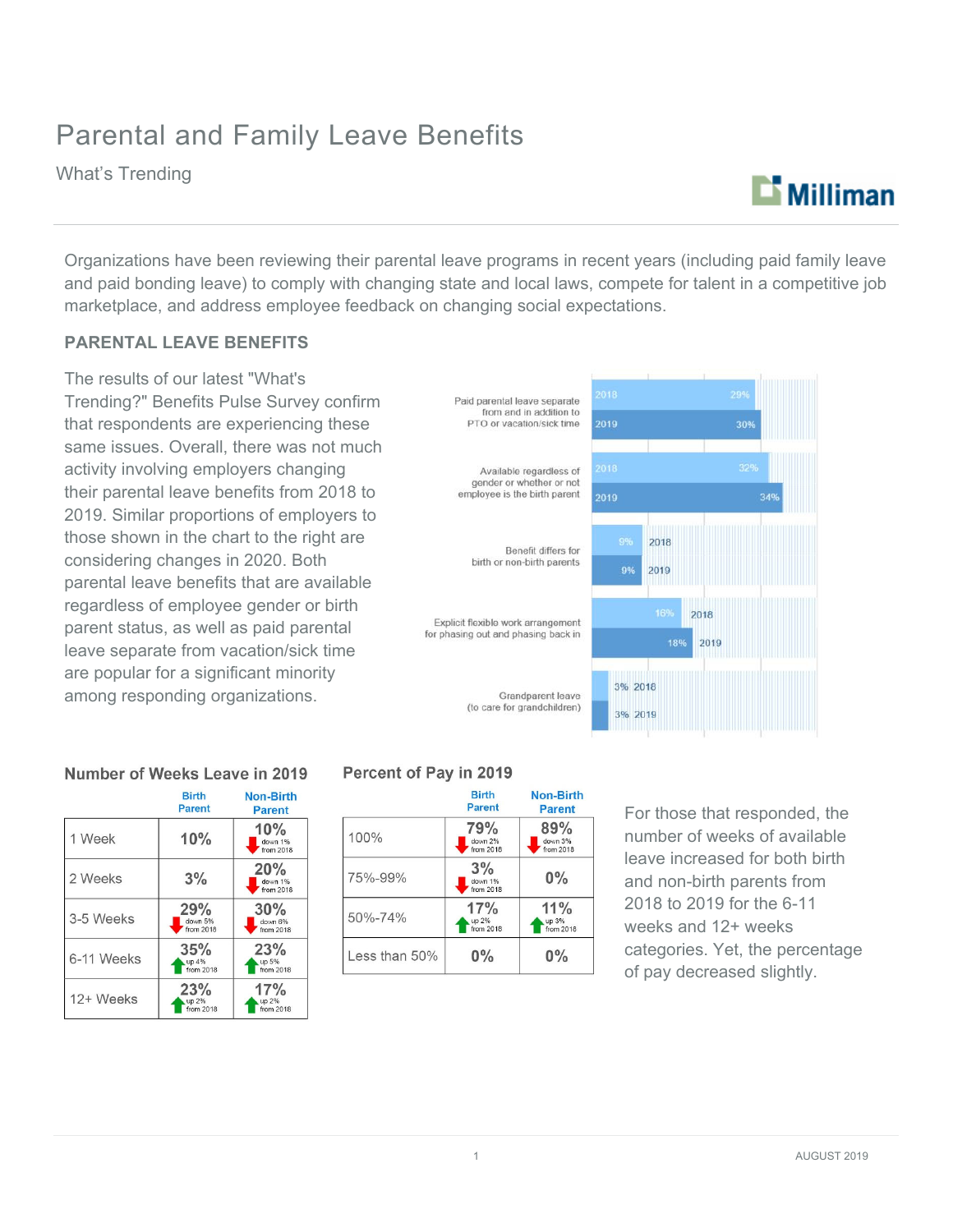### **FAMILY LEAVE BENEFITS**

More employers are considering paid family leave benefits next year that are separate from, and in addition to, PTO or vacation/sick time, and above and beyond the care for newborns/newly adopted children. While only 9% of respondents said they currently offer this benefit, 23% of respondents said they were considering for 2020.



#### Number of Weeks Leave in 2019



#### Percent of Pay in 2019

| 100%          | 57%<br>down 3%<br>from 2018 |
|---------------|-----------------------------|
| 75%-99%       | $0\%$                       |
| $50\% - 74\%$ | 43%<br>up 3%<br>from 2018   |
| Less than 50% | $0\%$                       |

The charts to the left demonstrate what respondents are currently offering for family leave in terms of number of weeks and percent of pay. Employers that offer these benefits have between 3 and 12+ weeks of leave, as well as many offering 100% of pay. As with parental leave benefits, the number of weeks offered is trending up, while the percentage of pay provided is trending down.

### **OTHER BENEFITS**

We surveyed companies about a number of other benefits they are currently offering 2019.

There was considerable attention being paid to tuition assistance (with 62% of respondents indicating they currently offer this benefit in in 2019) and telecommuting (43% currently offering). A significant number of employers are considering offering these benefits for 2020. Benefits being considered for new offerings by the most employers in 2020 include student loan assistance, telecommuting, and tuition assistance.

|                                                                  | <b>Offered</b><br>in 2019 | <b>Considering</b><br>for 2020 |
|------------------------------------------------------------------|---------------------------|--------------------------------|
| Adoption assistance                                              | 11%                       | 10%                            |
| Elder care services                                              | 8%                        | 9%                             |
| Child care subsidy                                               | 5%<br>up 1%<br>from 2018  | 8%                             |
| On-site child care                                               | 2%<br>up 1%<br>from 2018  | 3%                             |
| Backup care benefit (for children<br>or elderly/disabled adults) | 4%                        | 5%                             |
| Tuition assistance                                               | 62%                       | 34%                            |
| Student loan assistance                                          | 2%                        | 16%                            |
| Telecommuting                                                    | 43%<br>up 2%<br>from 2018 | 29%                            |